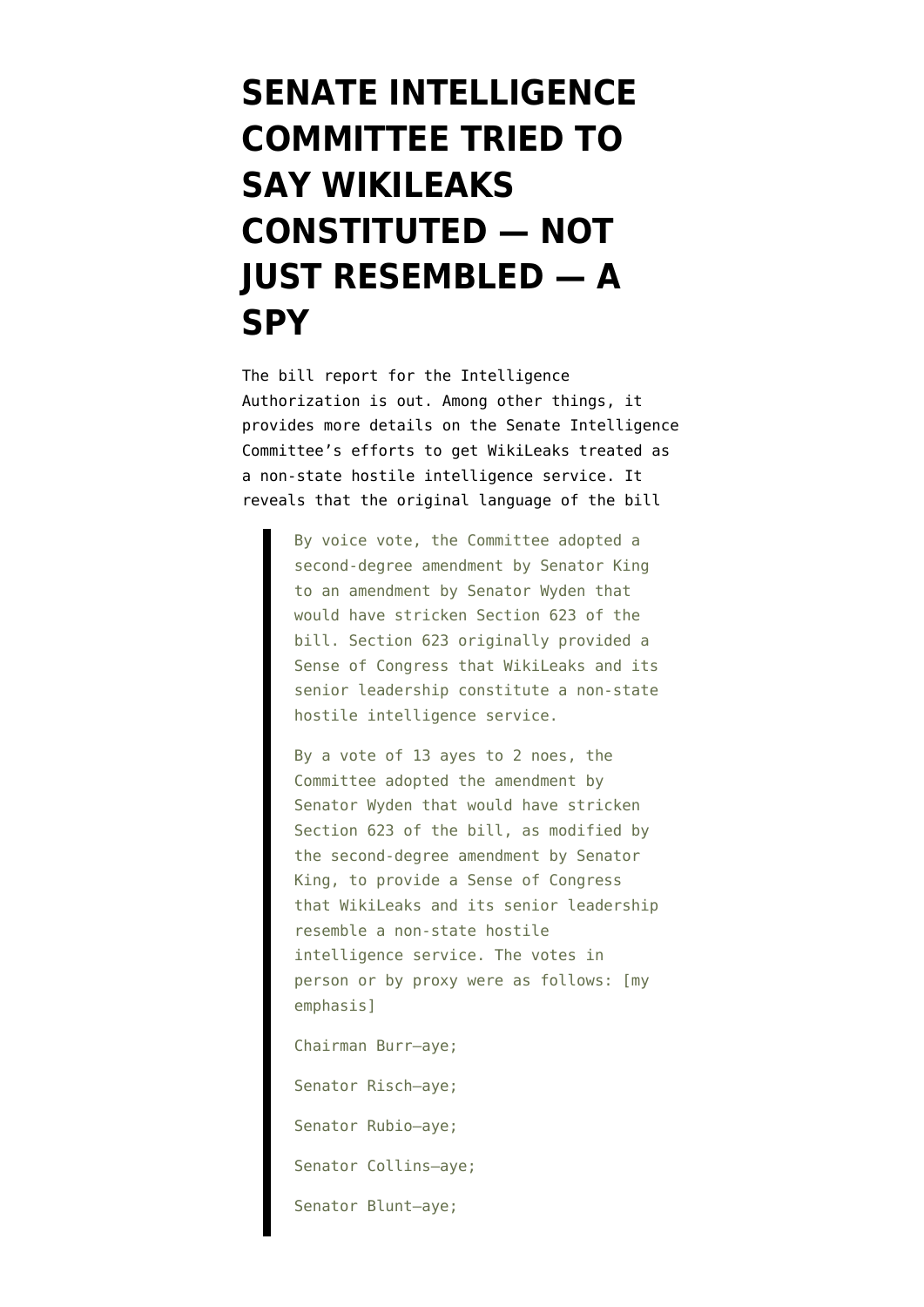Senator Lankford–aye; Senator Cotton–aye; Senator Cornyn–aye; Vice Chairman Warner–aye; Senator Feinstein–aye; Senator Wyden–no; Senator Heinrich–aye; Senator King–aye; Senator Manchin–aye; Senator Harris–no.

As you can see, Kamala Harris is the only one, besides Ron Wyden, who voted against this troubling amendment.

## Here's her statement from the report:

In particular, I have reservations about Section 623, which establishes a Sense of Congress that WikiLeaks and the senior leadership of WikiLeaks resemble a non-state hostile intelligence service. The Committee's bill offers no definition of "non-state hostile intelligence service" to clarify what this term is and is not. Section 623 also directs the United States to treat WikiLeaks as such a service, without offering further clarity.

To be clear, I am no supporter of WikiLeaks, and believe that the organization and its leadership have done considerable harm to this country. This issue needs to be addressed. However, the ambiguity in the bill is dangerous because it fails to draw a bright line between WikiLeaks and legitimate journalistic organizations that play a vital role in our democracy.

I supported efforts to remove this